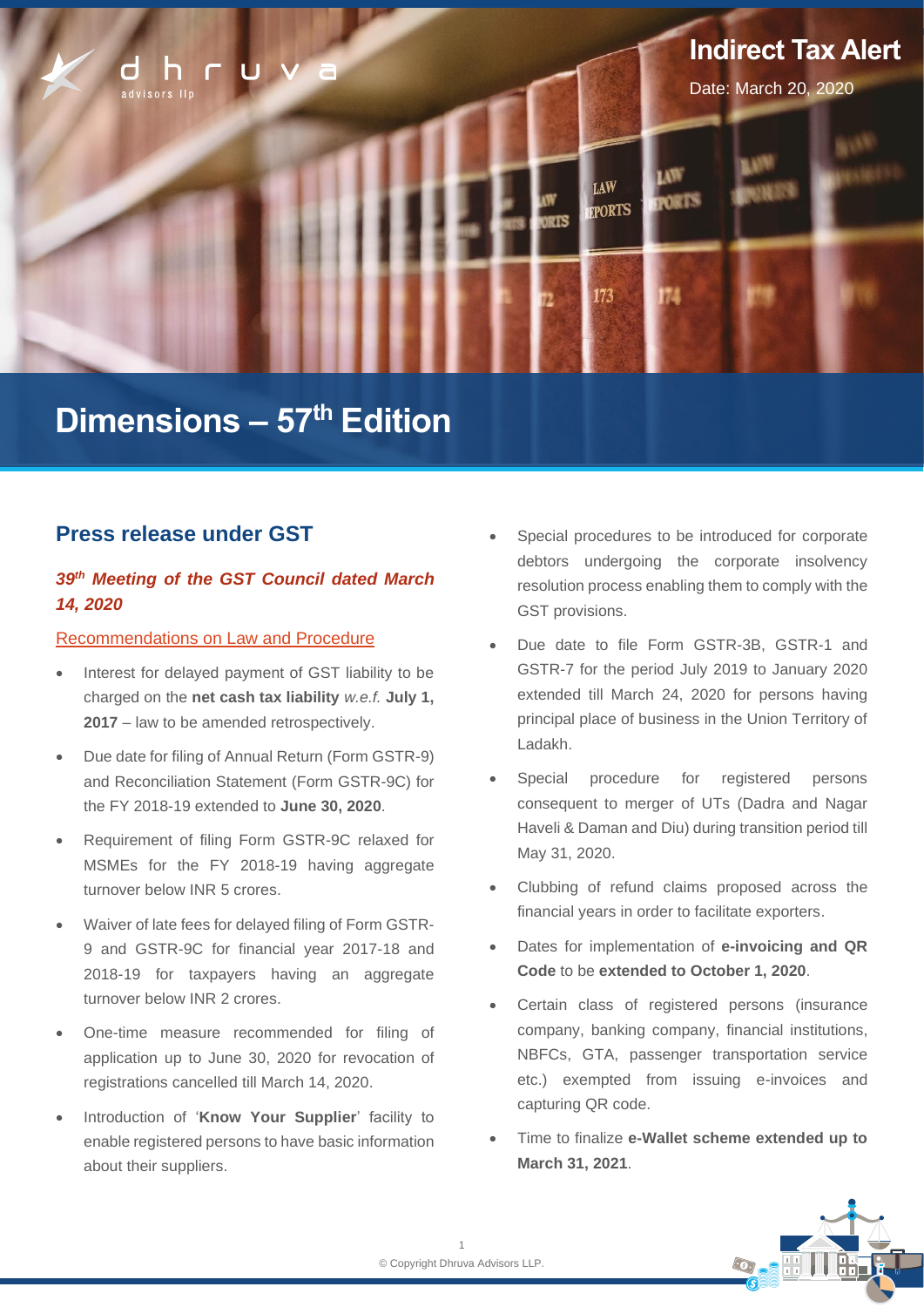- **Exemptions from IGST and Cess on the imports** made under the AA / FPCG / FOU schemes **extended up to March 31, 2021**.
- **Continuation of existing return filing system i.e. Form GSTR-1 and GSTR-3B till September 2020**.
- Restrictions imposed on passing-on of ITC for new GST registrations before physical verification of premises and financial KYC in order to curb the menace of fake invoicing.
- Clarifications for apportionment of ITC in case of business reorganisation under section 18(3) of the CGST Act, 2017, refund related issues and appeals during non-constitution of Appellate Tribunal to be issued.
- Procedural amendments proposed for reversal of ITC on capital goods used for taxable and exempt supplies.
- Ceiling to be fixed for the value of the export supply for the purpose of calculation of refund on zero rated supplies.
- Allow refund to be sanctioned in both cash and credit medium in cases involving excess payment of tax.
- Recovery of refund on export of goods where proceeds are not realised within time prescribed under FEMA.

### Changes in GST rates

- GST on mobile phones and specified parts **increased** to **18%** to address the issue of inverted duty structure.
- GST on Maintenance, Repair and Overhaul (MRO) service in respect to aircraft reduced from 18% to **5% with full ITC**.
- It has been proposed to change the **place of supply** for **B2B MRO services** to the **location of recipient** enabling setting up of MRO services in India.
- Changes to be made effective by issuance of notifications on April 1, 2020.

## Recommendations on IT roadmap

- Transition to the new return system may be made in an incremental manner to smoothen out the rollout of the new return system.
- Linking of the details of the statement of outward supplies in FORM GSTR-1 to the liability in FORM GSTR-3B and input tax credit in FORM GSTR-3B to the details of the supplies reflected in the FORM GSTR-2A discussed.

## **Dhruva Comments / Observations**

Retrospective amendment to charge interest on the net cash liability was a relief that was much sought for by the trade and industry and would put to rest disputes between the taxpayers and GST department. This step will provide major relief to taxpayers who are receiving notices from authorities to discharge interest on gross tax liability. Also, reduction of rates on MRO services with full input tax credit was a long pending demand of the industry. Few other measures like extension of due date for filing GSTR 9 and 9C for F.Y. 2018-19, date for implementation of e-invoicing etc were on expected lines.